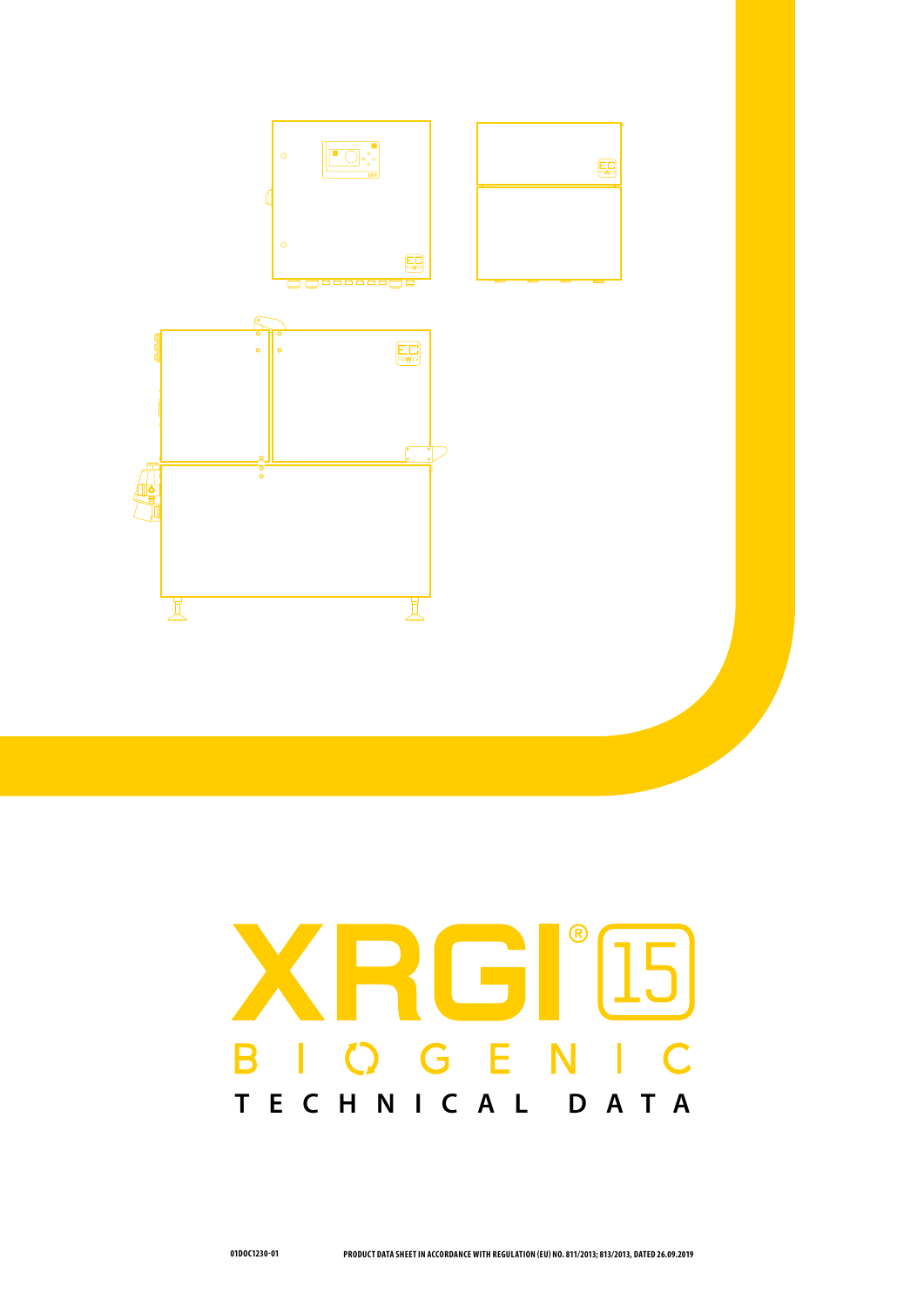## **TECHNICAL DATA FOR THE XRGI® 15 BIOGENIC**

Product data sheet in accordance with Regulation (EU) No. 811/2013; 813/2013, Dated 26.09.2019





The XRGI® is a combined heat and power plant (CHP) that works on the principle of cogeneration. The XRGI® 15 BIOGENIC is powered by biogas. An XRGI® system consists of three main components – the Power Unit, Q-Heat Distributor and the iQ-Control Panel. For optimal operation you should extend your XRGI® system by a Storage Tank with a minimum capacity of 800 litres.

| ORDERING<br><b>DATA</b>                                       | Supplier's name or trademark                                      |                                     |      | <b>EC POWER</b>                                                             |                                                                                                                |  |  |
|---------------------------------------------------------------|-------------------------------------------------------------------|-------------------------------------|------|-----------------------------------------------------------------------------|----------------------------------------------------------------------------------------------------------------|--|--|
|                                                               | Supplier's model identifier                                       |                                     |      | XRGI <sup>®</sup> 15 BIOGENIC without<br>condensing technology <sup>2</sup> | XRGI <sup>®</sup> 15 BIOGENIC with<br>condensing technology <sup>2</sup>                                       |  |  |
|                                                               | Article number                                                    |                                     |      | X150006                                                                     | X150006+K000105                                                                                                |  |  |
|                                                               | Modules                                                           |                                     |      | Power Unit, iQ15-Control Panel,<br>O80-Heat Distributor                     | Power Unit, iQ15-Control Panel,<br>O80-Heat Distributor<br>+ Condensing and exhaust gas<br>heat exchanger BW8+ |  |  |
|                                                               |                                                                   |                                     |      |                                                                             |                                                                                                                |  |  |
| OUTPUT <sup>1</sup>                                           | XRGI <sup>®</sup> system                                          |                                     |      | XRGI <sup>®</sup> 15 BIOGENIC without<br>condensing technology <sup>2</sup> | XRGI <sup>®</sup> 15 BIOGENIC with<br>condensing technology <sup>2</sup>                                       |  |  |
|                                                               | Electrical output                                                 |                                     | kW   | 14.5                                                                        | 14.5                                                                                                           |  |  |
|                                                               | Thermal output                                                    |                                     | kW   | 30.8                                                                        | 36.7                                                                                                           |  |  |
|                                                               | Power consumption, gas in accordance with LCV <sup>3</sup>        |                                     | kW   | 49.4                                                                        | 49.6                                                                                                           |  |  |
|                                                               | Electrical own demand, production                                 |                                     | kW   | 0.059                                                                       | 0.059                                                                                                          |  |  |
|                                                               | kW<br>Electrical own demand, stand-by                             |                                     |      | 0.034                                                                       | 0.034                                                                                                          |  |  |
|                                                               |                                                                   |                                     |      |                                                                             |                                                                                                                |  |  |
| <b>EFFICIENCIES</b><br>& OPERATING<br>PARAMETERS <sup>1</sup> | $\%$<br>Electrical efficiency in accordance with LCV <sup>3</sup> |                                     |      | 29.5                                                                        | 29.3                                                                                                           |  |  |
|                                                               | Thermal efficiency                                                | in accordance with LCV <sup>3</sup> | $\%$ | 62.3                                                                        | 73.9                                                                                                           |  |  |
|                                                               | Total efficiency                                                  | in accordance with LCV <sup>3</sup> | %    | 91.8                                                                        | 103.2                                                                                                          |  |  |
|                                                               |                                                                   |                                     |      |                                                                             |                                                                                                                |  |  |



## **XRGI® 15 BIOGENIC total efficiency / return temperature**

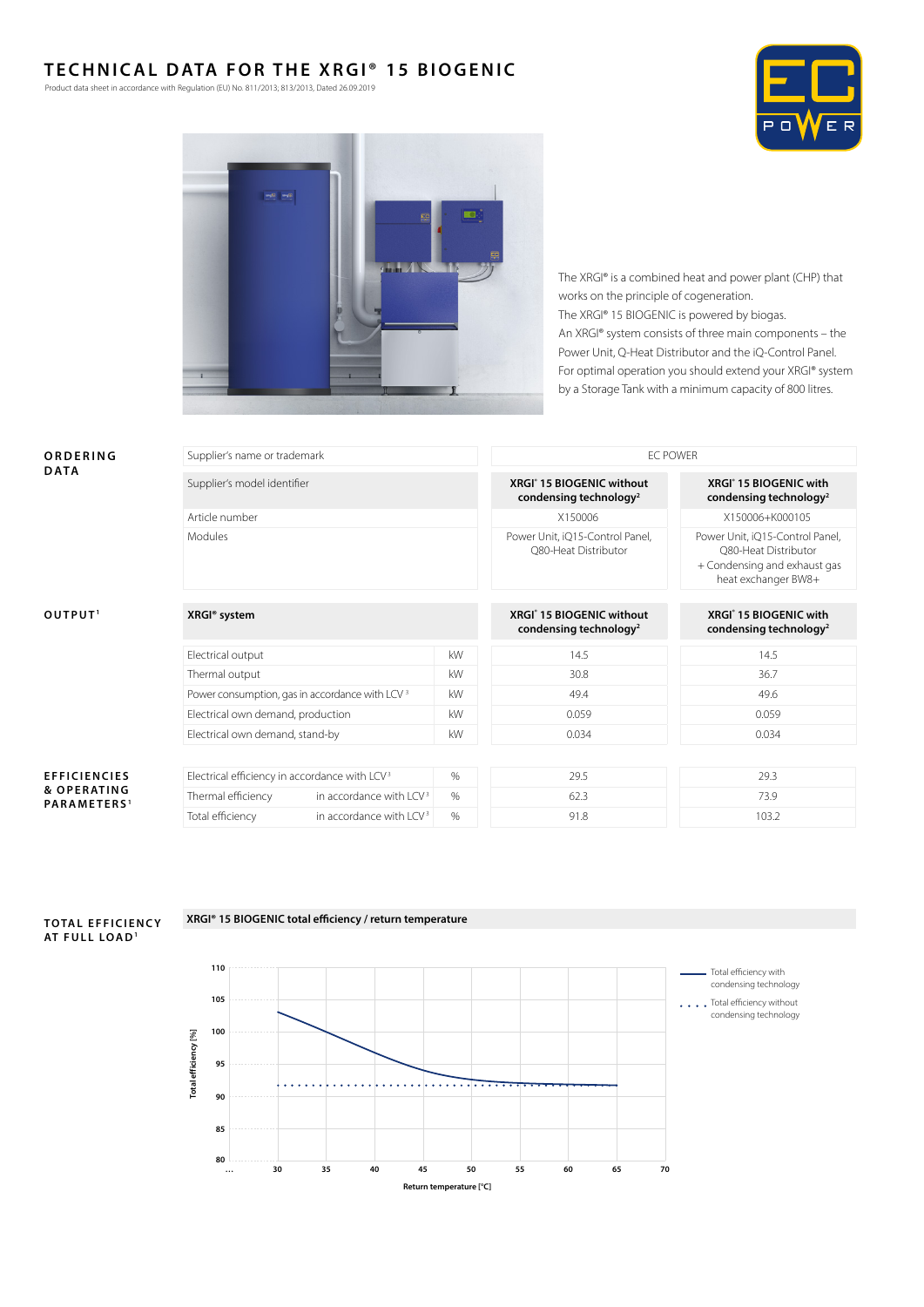| <b>FLOW/RETURN</b><br><b>TEMPERATURE</b> | XRGI <sup>®</sup> system                                                   |                |                                            |                                 | XRGI® 15 BIOGENIC without<br>condensing technology <sup>2</sup> |                                    |    | XRGI® 15 BIOGENIC with<br>condensing technology <sup>2</sup> |  |  |
|------------------------------------------|----------------------------------------------------------------------------|----------------|--------------------------------------------|---------------------------------|-----------------------------------------------------------------|------------------------------------|----|--------------------------------------------------------------|--|--|
|                                          | Flow temperature, constant                                                 |                |                                            | °C                              |                                                                 | $~\sim 85$                         |    | $\sim 85$                                                    |  |  |
|                                          | Return temperature, variable                                               |                |                                            | °C                              |                                                                 | $5 - 75$                           |    | $5 - 75$                                                     |  |  |
|                                          |                                                                            |                |                                            |                                 |                                                                 |                                    |    |                                                              |  |  |
| <b>EXHAUST GAS<sup>1</sup></b>           | Max. exhaust gas temperature                                               |                |                                            | °C                              |                                                                 | 120                                |    | 90                                                           |  |  |
|                                          | Condensate <sup>4</sup>                                                    |                |                                            | kg/h                            | $\omega$                                                        |                                    |    | 5.5                                                          |  |  |
|                                          |                                                                            |                |                                            |                                 |                                                                 |                                    |    |                                                              |  |  |
|                                          | Emissions (Test data<br>at max. output)                                    | CO < 150       |                                            | mg/Nm <sup>3</sup>              | 93                                                              |                                    |    | 97                                                           |  |  |
|                                          |                                                                            |                | NOx, pond, HCV <sup>3,5</sup> < 240 mg/kWh |                                 |                                                                 | 209                                |    | 184                                                          |  |  |
|                                          |                                                                            |                |                                            |                                 |                                                                 |                                    |    |                                                              |  |  |
| SOUND                                    | Sound pressure level at a distance of up to 1 m<br>(based on surroundings) |                |                                            | dB(A)                           | 53                                                              |                                    |    |                                                              |  |  |
|                                          |                                                                            |                |                                            |                                 |                                                                 |                                    |    |                                                              |  |  |
| POWER                                    | Voltage, 3 phases $+ N + Earth$                                            |                |                                            | $\vee$                          | 400                                                             |                                    |    |                                                              |  |  |
| CONNECTION                               | Frequency                                                                  |                |                                            | Hz                              |                                                                 |                                    | 50 |                                                              |  |  |
|                                          |                                                                            |                |                                            |                                 |                                                                 |                                    |    |                                                              |  |  |
| <b>SERVICE</b>                           | Service interval (operating hours)                                         |                |                                            | Hours                           | 4,000                                                           |                                    |    |                                                              |  |  |
|                                          |                                                                            |                |                                            |                                 |                                                                 |                                    |    |                                                              |  |  |
| <b>DIMENSIONS</b>                        |                                                                            |                |                                            | Power Unit XRGI <sup>®</sup> 15 |                                                                 | Q80-Heat Distributor               |    | iQ15-Control Panel                                           |  |  |
| <b>AND WEIGHT</b>                        | Dimensions, W x H x D                                                      | mm             |                                            | 750 x 1,170 x 1,120             |                                                                 | 550 x 600 x 295                    |    | 600 x 600 x 210                                              |  |  |
|                                          | Footprint                                                                  | m <sup>2</sup> |                                            | 0.84                            |                                                                 | wall mounted                       |    | wall mounted                                                 |  |  |
|                                          | Weight                                                                     | kg             |                                            | 580                             |                                                                 | 44                                 |    | 40                                                           |  |  |
|                                          |                                                                            |                |                                            |                                 |                                                                 |                                    |    |                                                              |  |  |
| <b>FUELS</b>                             | Biogas                                                                     |                |                                            |                                 |                                                                 |                                    |    |                                                              |  |  |
|                                          |                                                                            |                |                                            |                                 |                                                                 |                                    |    |                                                              |  |  |
| <b>REQUIRED</b>                          | <b>Parameters</b>                                                          |                |                                            |                                 | Symbol                                                          | Unit                               |    | Limit value                                                  |  |  |
| SPECIFICATIONS                           | Methane <sup>6</sup>                                                       |                | CH <sub>4</sub>                            |                                 |                                                                 | > 55                               |    |                                                              |  |  |
| OF BIOGAS AS A<br><b>FUEL</b>            | Methane number                                                             |                |                                            |                                 |                                                                 | $Vol.-%$                           |    | $80 - 145$                                                   |  |  |
|                                          | Calorific value                                                            |                | Hn<br>kWh/Nm <sup>3</sup>                  |                                 |                                                                 | $6 - 8$                            |    |                                                              |  |  |
|                                          |                                                                            |                |                                            |                                 |                                                                 |                                    |    |                                                              |  |  |
|                                          | Hydrogen sulphide <sup>7</sup>                                             |                |                                            |                                 |                                                                 | mg/Nm <sup>3</sup>                 |    | $\circ$                                                      |  |  |
|                                          | Total sulphur content                                                      |                |                                            | $H_2S$<br>S                     |                                                                 | mg/Nm <sup>3</sup>                 |    | < 5                                                          |  |  |
|                                          |                                                                            |                |                                            |                                 |                                                                 |                                    |    |                                                              |  |  |
|                                          | Siloxane <sup>8</sup>                                                      |                |                                            |                                 |                                                                 | mg/Nm <sup>3</sup> $CH4$<br>Si     |    | < 2                                                          |  |  |
|                                          | Chlorine <sup>6</sup><br>Fluorine <sup>6</sup>                             |                |                                            |                                 | $\subset$                                                       | mg/Nm <sup>3</sup> $CH4$           |    | < 80                                                         |  |  |
|                                          |                                                                            |                |                                            |                                 | F                                                               | mg/Nm <sup>3</sup> CH <sub>4</sub> |    | < 40                                                         |  |  |
|                                          | Ammonia                                                                    |                |                                            |                                 | NH <sub>3</sub>                                                 | mg/Nm <sup>3</sup>                 |    | $<$ 3                                                        |  |  |
|                                          | Oxygen                                                                     |                |                                            |                                 | O <sub>2</sub>                                                  | $Vol.-%$                           |    | $0.5 - 1.5$                                                  |  |  |
|                                          |                                                                            |                |                                            |                                 |                                                                 |                                    |    |                                                              |  |  |

| Relative humidity <sup>9</sup> | CD. | %    |                          |
|--------------------------------|-----|------|--------------------------|
| Temperature                    |     |      | 10 < T <sub>G</sub> < 30 |
| Gas pressure                   | Pc. | mBar | $20 <$ Pg $<$ 45         |

## PLEASE NOTE:

The values specified apply for the cleaned gas before it enters the XRGI® 15 BIOGENIC system.

Where the volume % of methane is lower, admixture of other methane-containing gases such as natural gas or (bio) LPG is required. The combustion air/gas must not contain any phosphorus or arsenic, nor any heavy metals, halogen or other corrosive elements. Additional components such as activated carbon filter, carbon filter material, gas detector, shut-off valve for gas detector, methane sensor, hydrogen sulphide sensor, sound/light alarm, flame arrester and exhaust gas system may be required for the safe operation of an XRGI® 15 BIOGENIC system.

<sup>1</sup> The composition of the biogas may affect the above values. <sup>2</sup> Return temperatures as per EN 50465 2015 7.6.1: Without condensing technology 47 °C, with condensing technology 30 °C.<sup>3</sup> LCV = lower calorific value, HCV = higher calorific value <sup>4</sup> Temporary condensation will occur on start-up. Depending on the quality of the biogas, it may be necessary to install a neutralisation system at the condensate outlet.<sup>5</sup> As per the delegated Commission Regulation (EU) No. 811/2013; 813/2013<sup>6</sup> In the event of a different concentration, please refer to EC POWER. <sup>7</sup> In principle, the H<sub>2</sub>S filtering should be 100% effective. However, under exceptional circumstances, the system can be operated for a short time with a concentration of < 5 mg/Nm3. <sup>8</sup> The impregnation of the filter material must be dimensioned based on the siloxane pollution. <sup>9</sup> There must be no condensation in the gas circuit

Deviations in values depend on the ambient and operating conditions, tolerance +/- 5 %. Subject to technical modifications, deviations from design and errors.